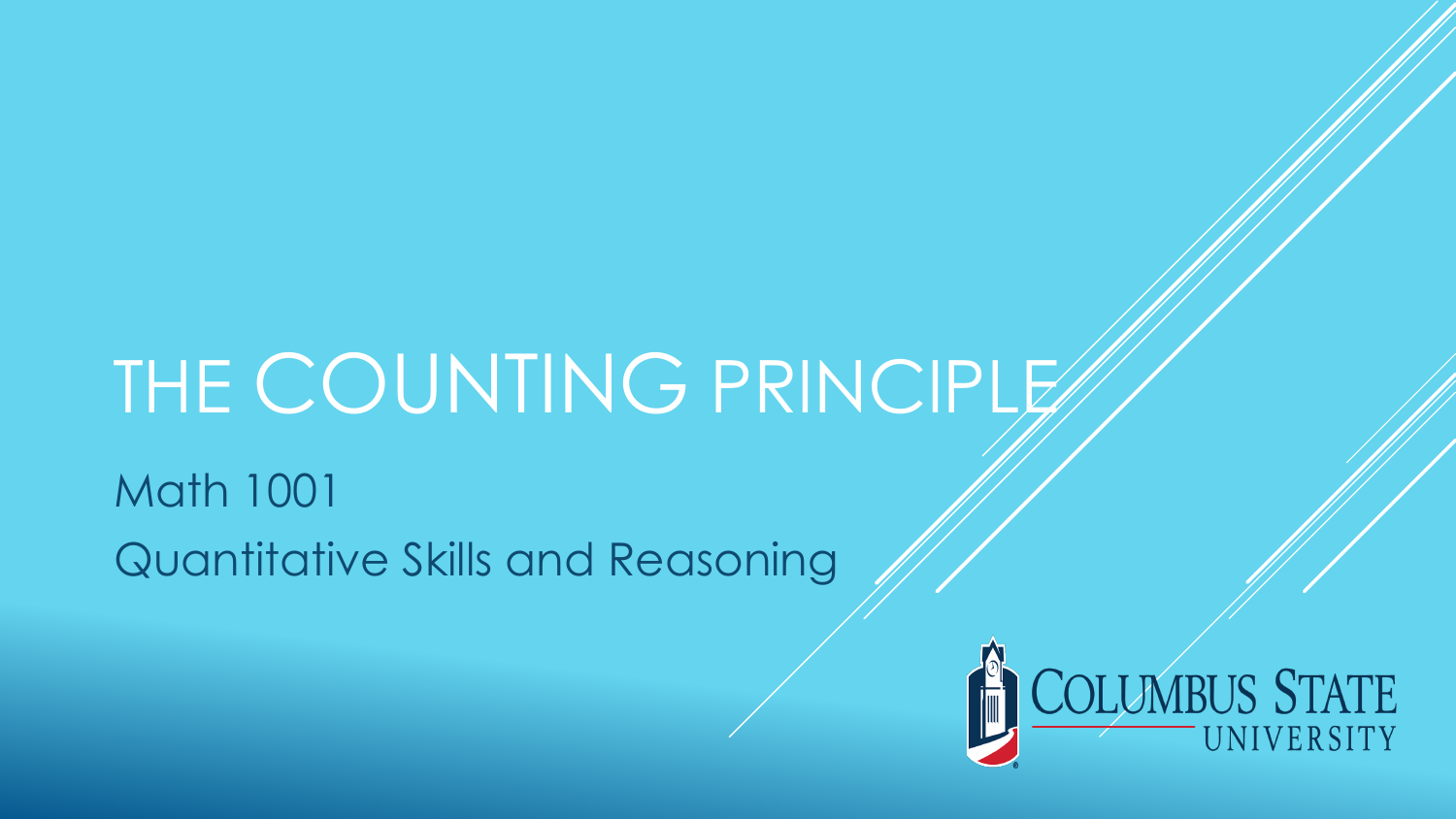- **Combinatorics** is the study of counting the different outcomes of some task.
- For example, if a coin is flipped, the side facing upward will be a head or a tail.
- If a regular six-sided die is rolled, the possible outcomes are:



• The outcomes can also be listed as {1, 2, 3, 4, 5, 6}. • There are six possible outcomes.

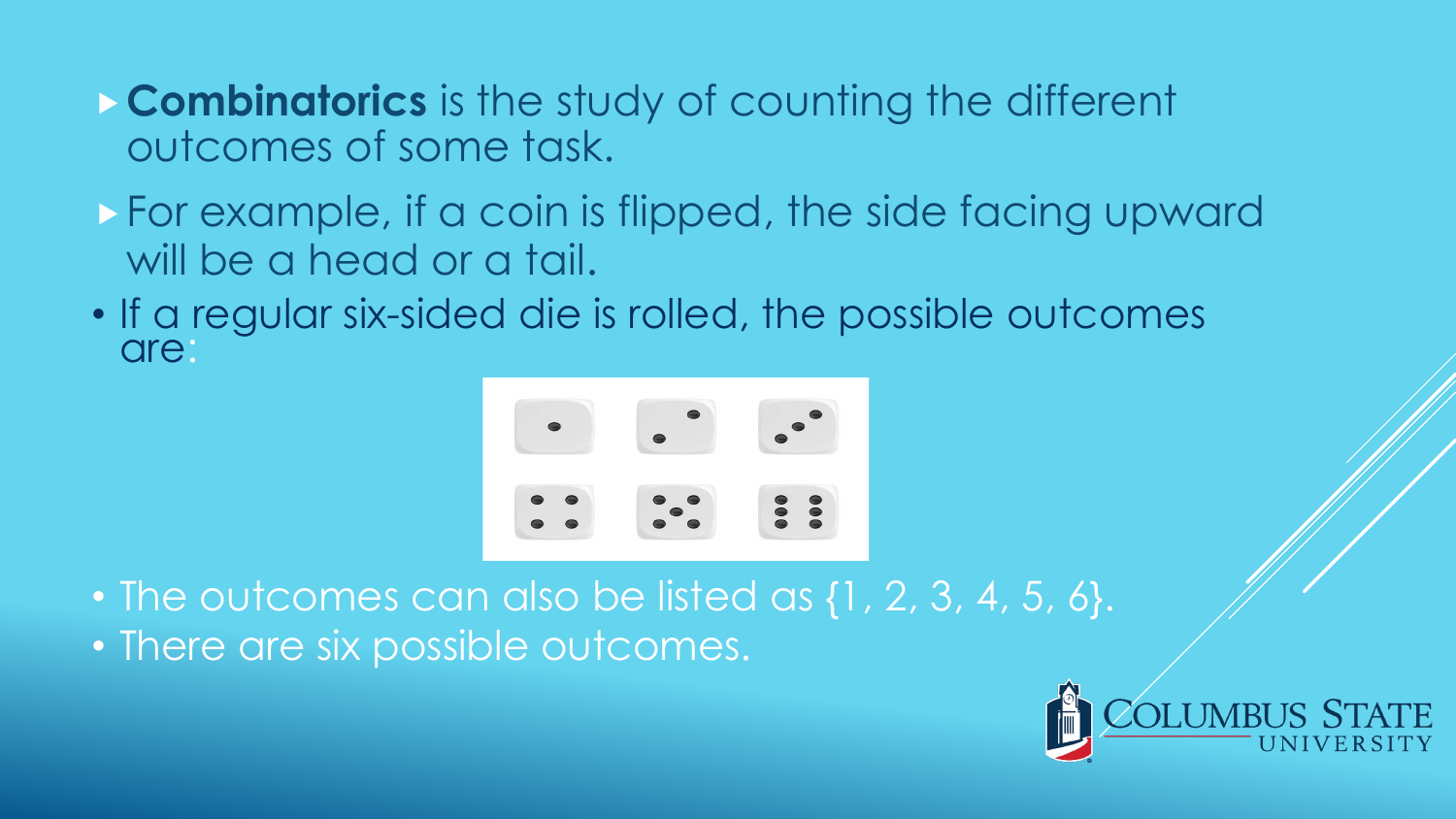## COUNTING BY MAKING A LIST

**List and then count the number of different** outcomes that are possible when one letter from the word *Banana* is chosen.

• The possible outcomes are {B, a, n}. • There are three possible outcomes.

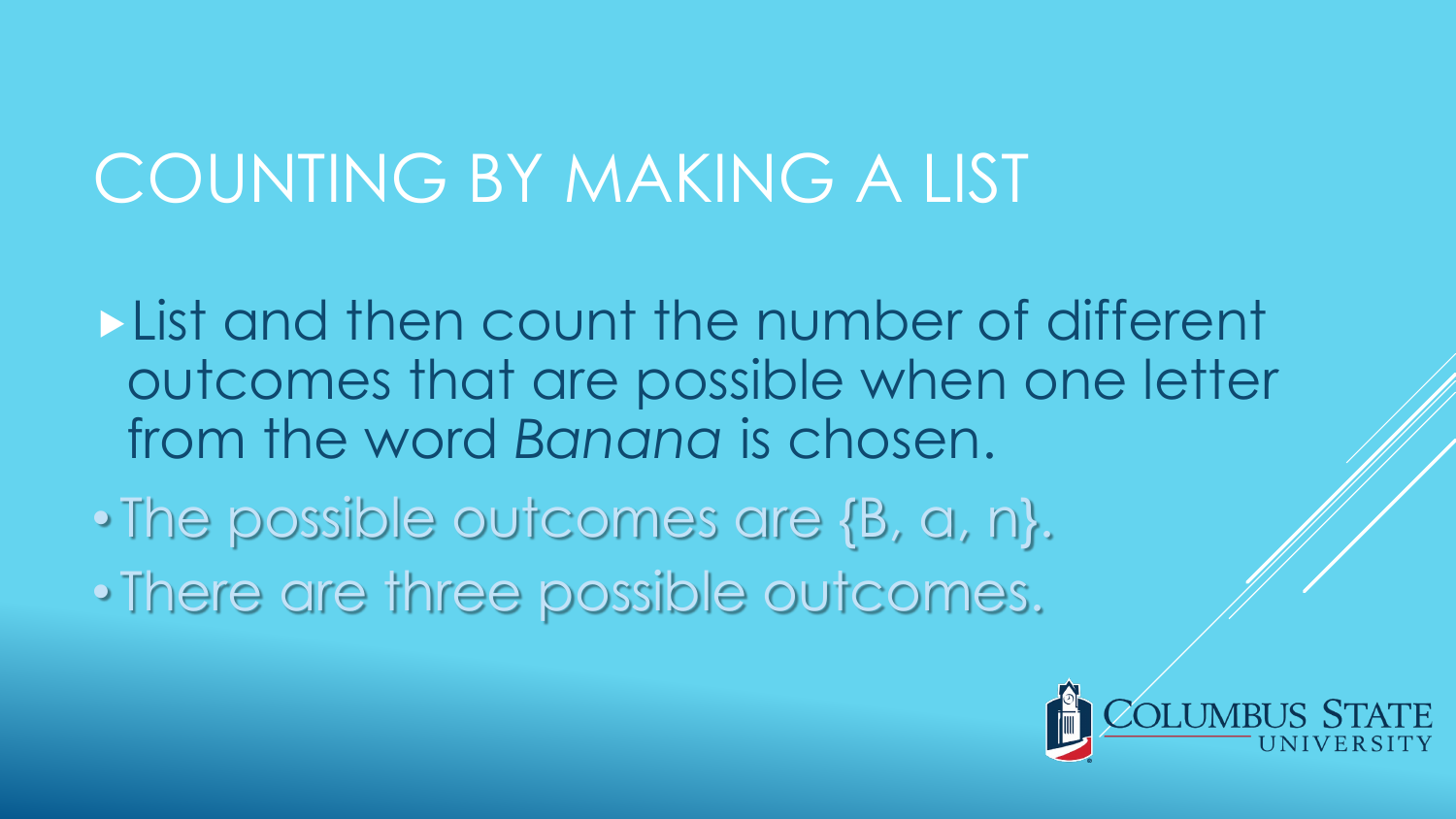## COMBINATORICS TERMINOLOGY

In combinatorics, an **experiment** is an activity with an observable outcome.

- **Flipping a coin**
- Rolling a die
- **Choosing a letter from the word Banana**
- The set of all possible outcomes of an experiment is called the **sample space** of the experiment.
	- {head, tail} or {H, T}
	- $\{\frac{1}{2}, 2, 3, 4, 5, 6\}$
	- $\rightarrow \{B, G, n\}$

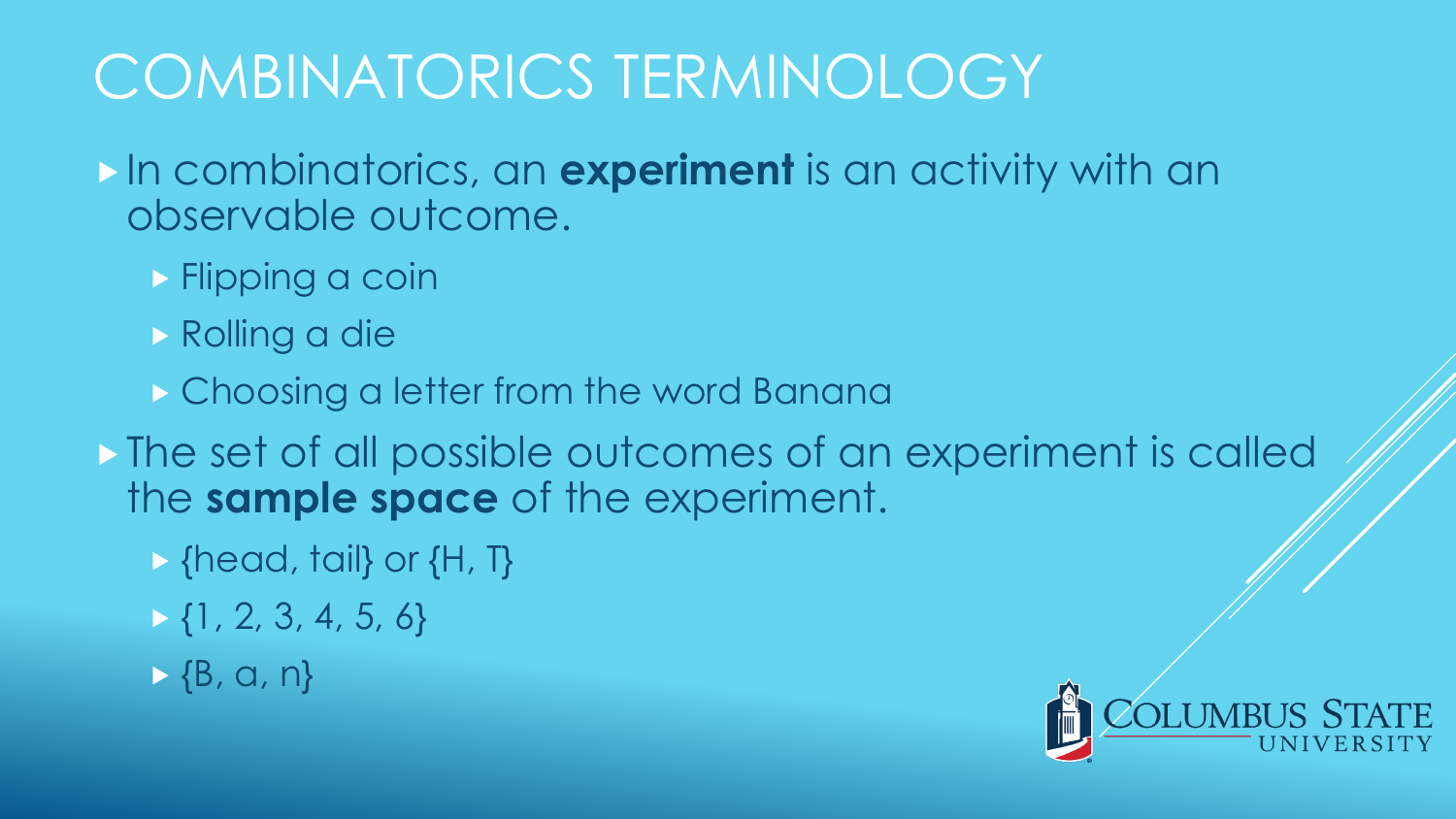### COMBINATORICS TERMINOLOGY

- An **event** is one or more of the possible outcomes of an experiment.
	- **Flipping a coin and having a head show on the upward face**
	- Rolling a 5 when a die is tossed
	- **Choosing a 'n' from one of the letters in the word Banang**
- An event is a *subset* of the sample space.

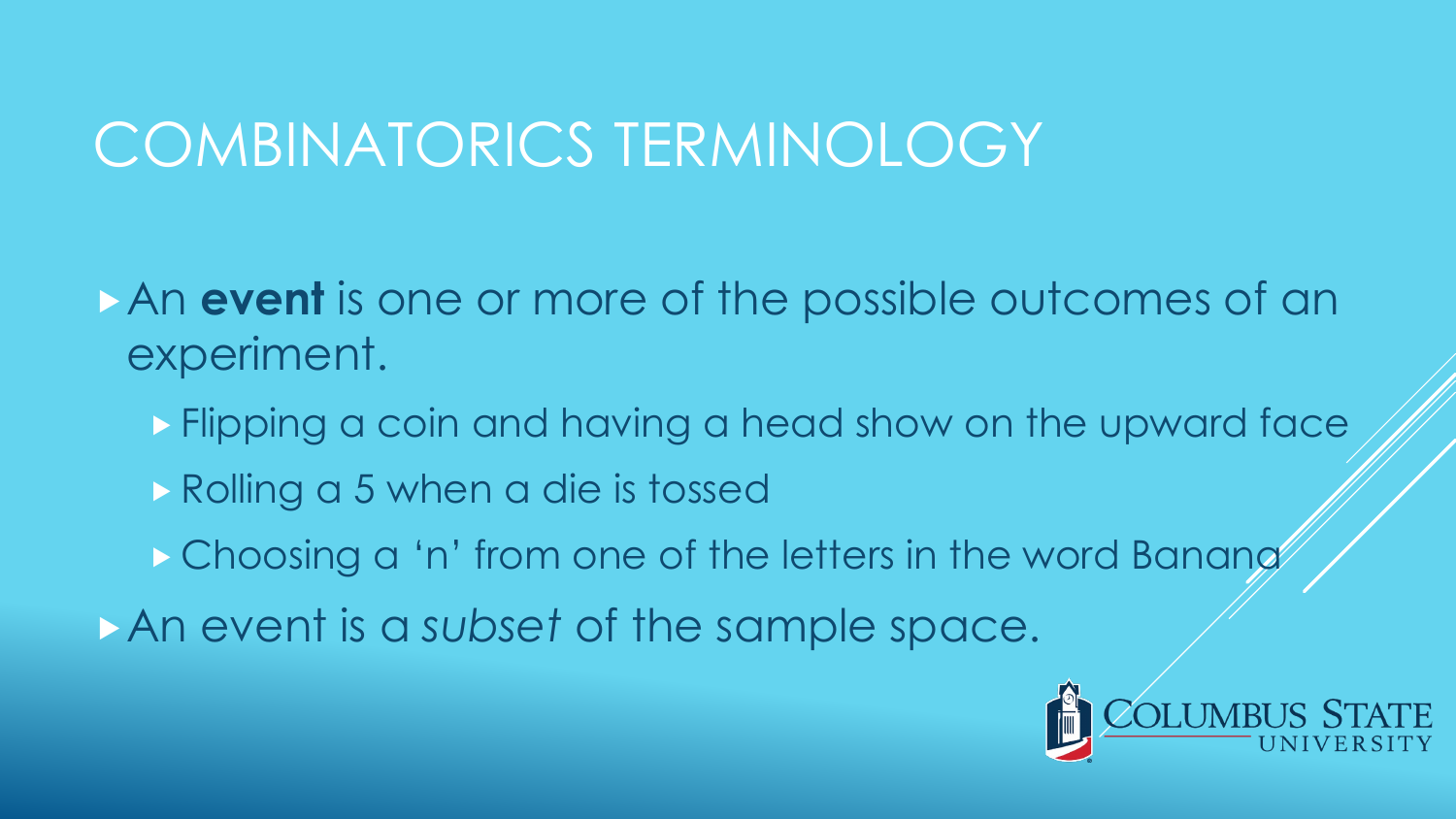## LISTING THE ELEMENTS OF AN EVENT

One number is chosen from the sample space

*S* = {1, 2, 3, 4, 5, 6, 7, 8, 9, 10, 11, 12, 13, 14, 15, 16, 17, 18}

List the elements in the following events:

• The number is even.

- $\cdot$  {2, 4, 6, 8, 10, 12, 14, 16, 18}
- The number is divisible by 5.

 $\cdot$  {5, 10, 15}

• The number is a prime number.

 $\cdot$  {2, 3, 5, 7, 11, 13, 17}

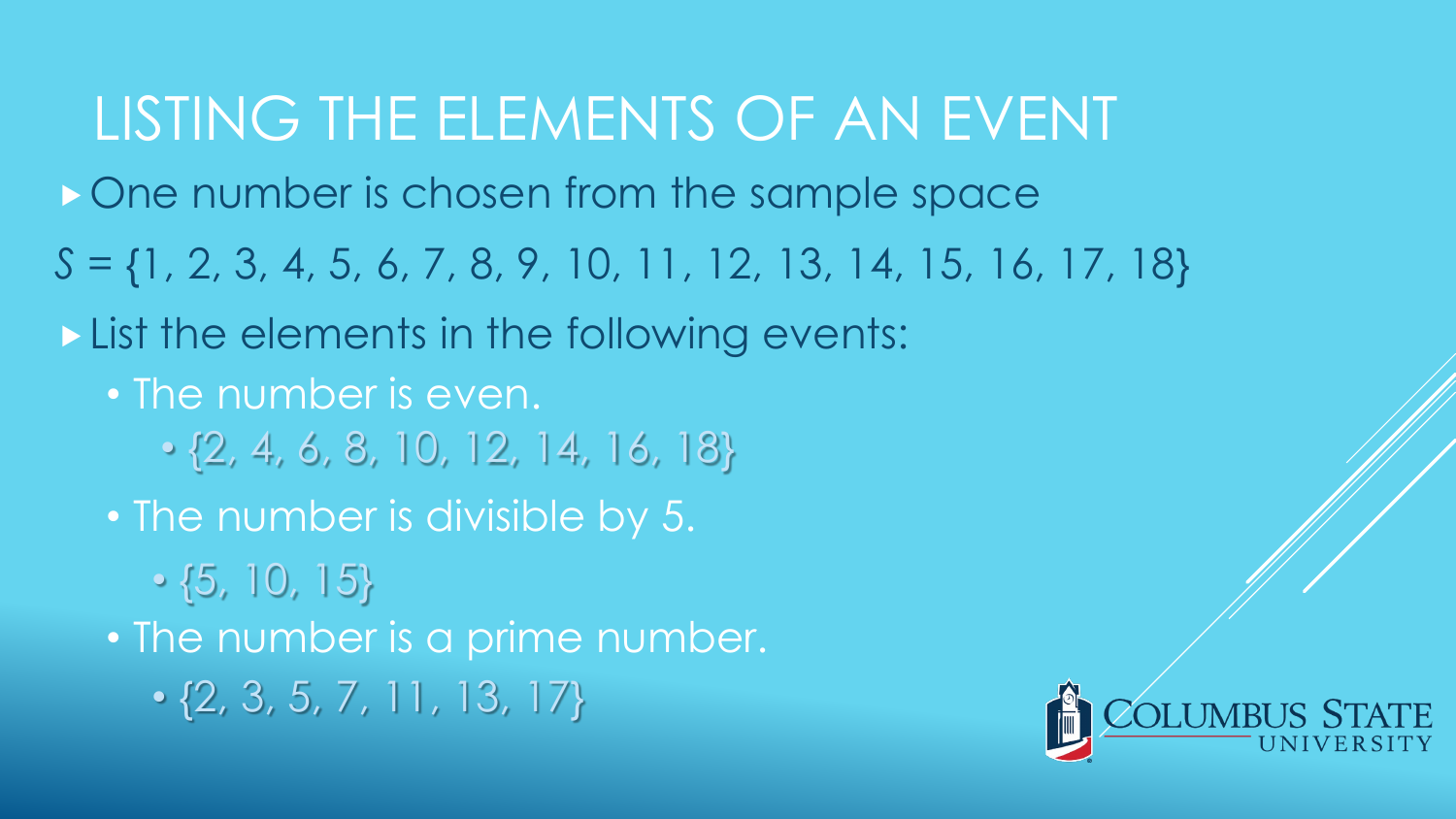Each of the experiments given above illustrates a *singlestage experiment*.

A **single-stage experiment** is an experiment for which there is a single outcome.

Some experiments have two, three, or more stages.

Such experiments are called **multi-stage experiments**.

To count the number of outcomes of such an experiment, systematic procedure is helpful.

Using a table to record results is one such procedure.

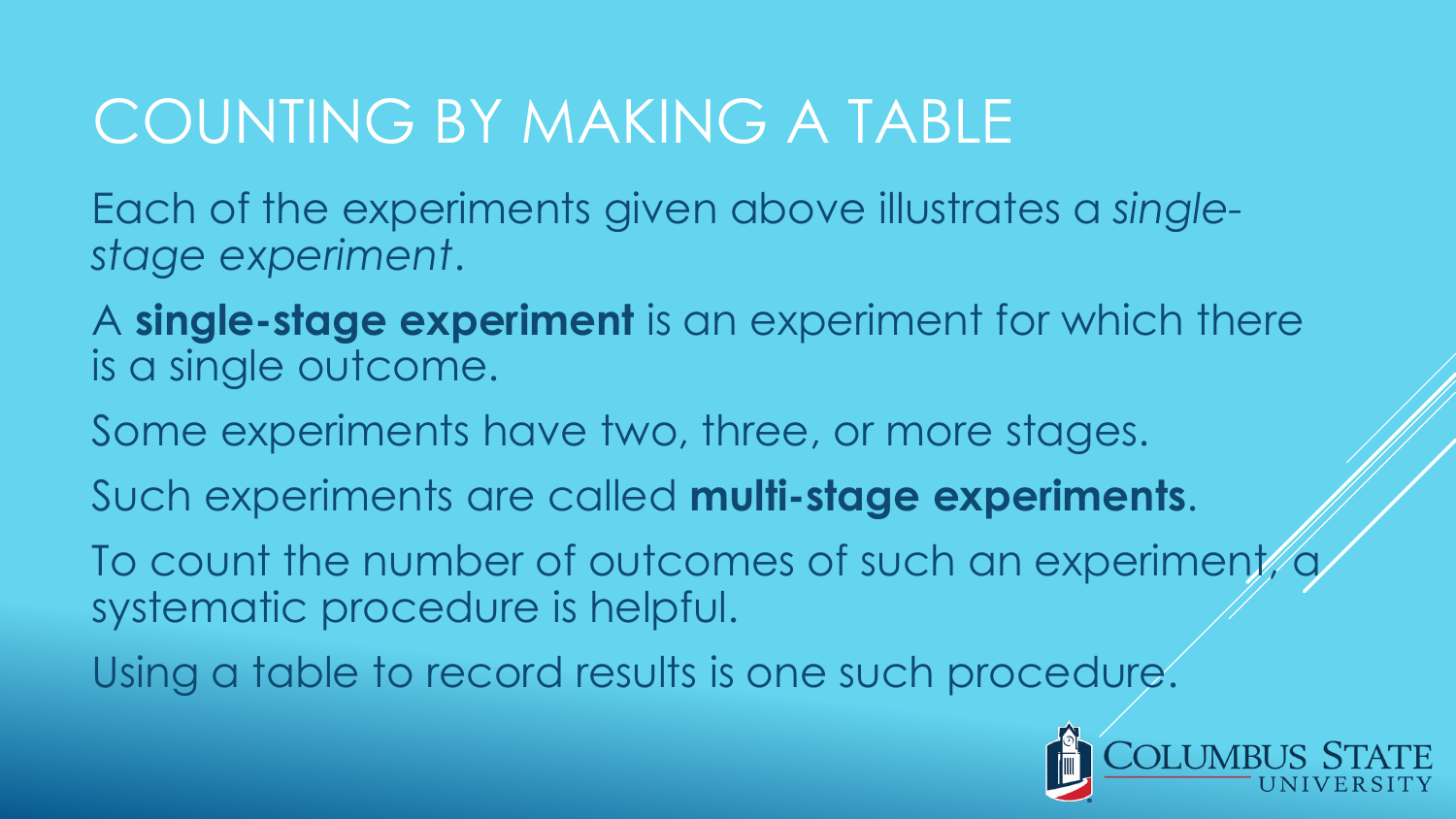## **COUNTING**

- ▶ Consider the two-stage experiment of rolling two dice, one red and one green.
- **How many different outcomes** are possible?
- $\triangleright$  To determine the number of outcomes, make a table with the different outcomes of rolling the green die across the top and the different outcomes of rolling the red die down the side.

|                  | $\overline{2}$                                  | 3 | 4 | $5\phantom{1}$ | 6 |
|------------------|-------------------------------------------------|---|---|----------------|---|
| 1                | $(1,1)$ $(1,2)$ $(1,3)$ $(1,4)$ $(1,5)$ $(1,6)$ |   |   |                |   |
| $\overline{2}$   | $(2,1)$ $(2,2)$ $(2,3)$ $(2,4)$ $(2,5)$ $(2,6)$ |   |   |                |   |
| 3                | $(3,1)$ $(3,2)$ $(3,3)$ $(3,4)$ $(3,5)$ $(3,6)$ |   |   |                |   |
| 4                | $(4,1)$ $(4,2)$ $(4,3)$ $(4,4)$ $(4,5)$ $(4,6)$ |   |   |                |   |
| 5                | $(5,1)$ $(5,2)$ $(5,3)$ $(5,4)$ $(5,5)$ $(5,6)$ |   |   |                |   |
| $\boldsymbol{6}$ | $(6,1)$ $(6,2)$ $(6,3)$ $(6,4)$ $(6,5)$ $(6,6)$ |   |   |                |   |



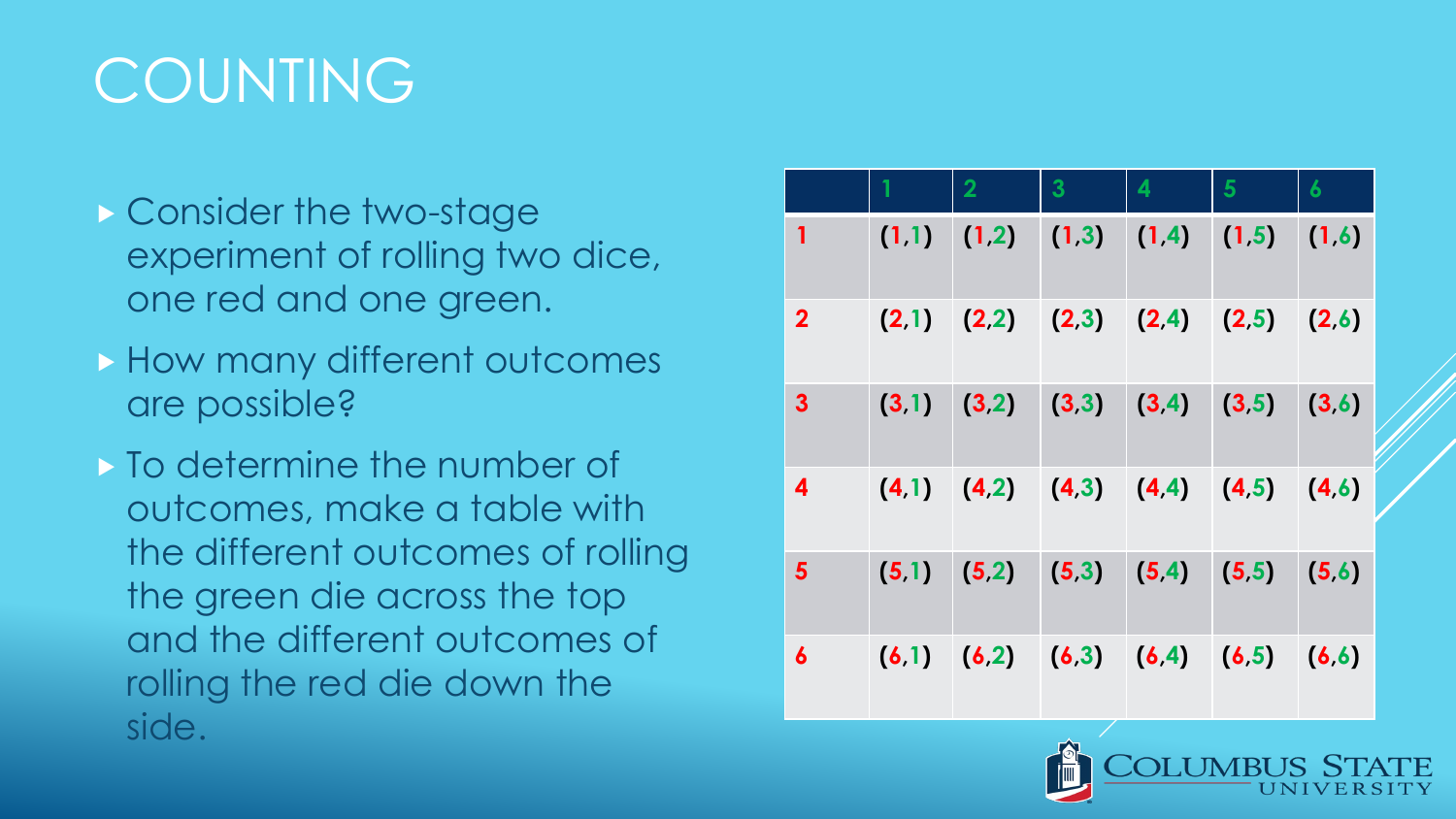By counting the number of entries in the diagram, we see that there are 36 different outcomes of the experiment of rolling two dice.

|                         |       | $\overline{2}$ | $\overline{\mathbf{3}}$ | $\overline{\mathbf{4}}$ | 5      | $\boldsymbol{6}$ |
|-------------------------|-------|----------------|-------------------------|-------------------------|--------|------------------|
| 1                       | (1,1) | (1,2)          | (1,3)                   | (1, 4)                  | (1, 5) | (1,6)            |
| $\overline{\mathbf{2}}$ | (2,1) | (2,2)          | (2,3)                   | (2, 4)                  | (2,5)  | (2,6)            |
| $\mathbf{3}$            | (3,1) | (3,2)          | (3,3)                   | (3, 4)                  | (3, 5) | (3, 6)           |
| 4                       | (4.1) | (4,2)          | (4,3)                   | (4, 4)                  | (4, 5) | (4,6)            |
| $5\phantom{1}$          | (5.1) | (5,2)          | (5,3)                   | (5, 4)                  | (5,5)  | (5,6)            |
| 6                       | (6.1) | (6,2)          | (6,3)                   | (6, 4)                  | (6, 5) | (6, 6)           |

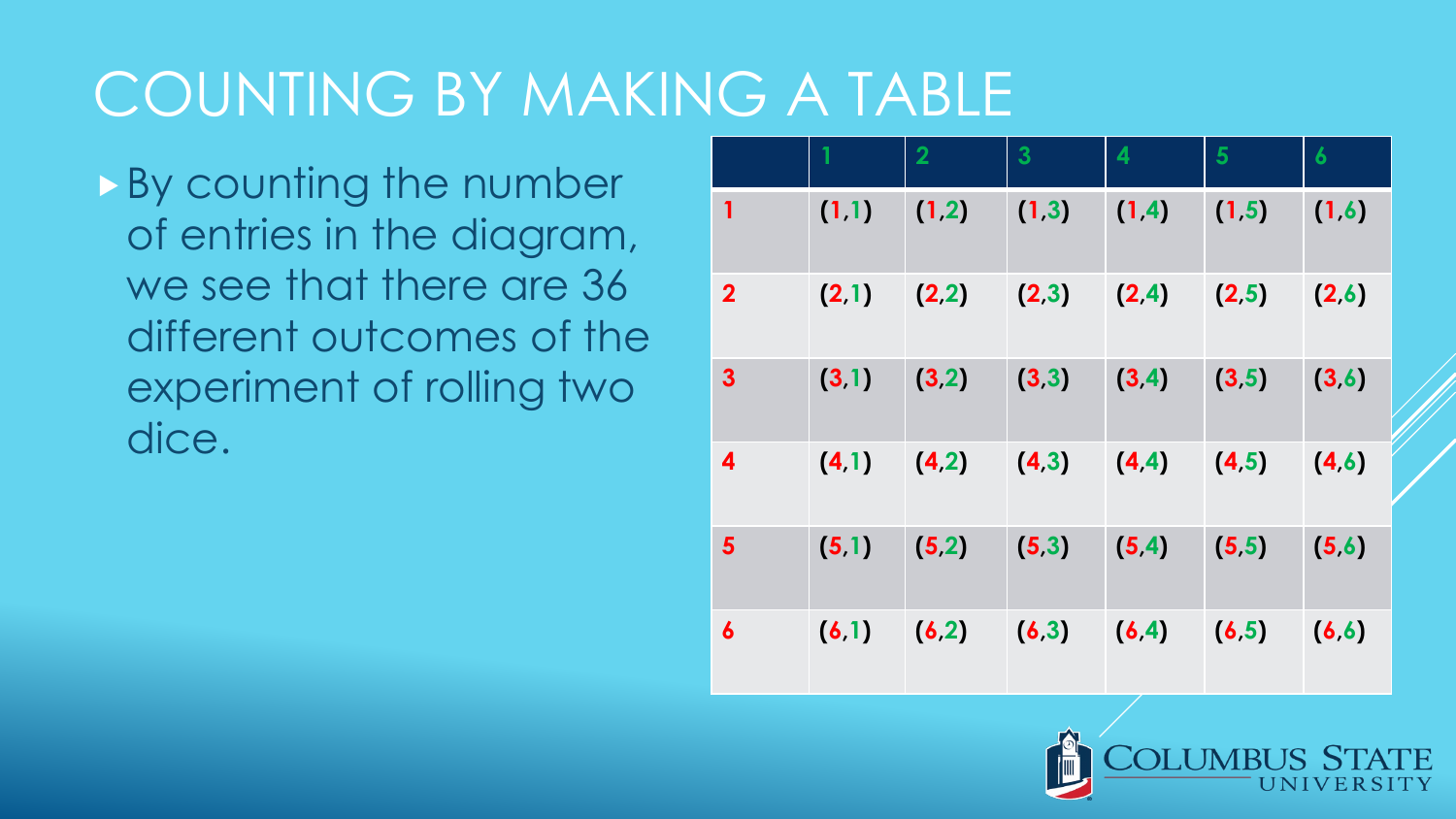Counting by Making a Table

- **From the table, several** different events can be discussed.
	- The sum of the pips (dots) on the upward face is 7.
	- **There are six outcomes** {**(6,1), (5,2), (4,3), (3,4), (2,5), (1,6)}**

|                         |            | $\overline{2}$          | $\overline{\mathbf{3}}$ | 4                       | $5\phantom{1}$ | $\boldsymbol{6}$ |
|-------------------------|------------|-------------------------|-------------------------|-------------------------|----------------|------------------|
| $\mathbf{1}$            | (1,1)      | (1,2)                   | (1,3)                   | (1, 4)                  | (1.5)          | (1,6)            |
| $\overline{\mathbf{2}}$ | (2,1)      | (2,2)                   | $(2,3)$ $(2,4)$         |                         | (2,5)          | (2,6)            |
| $\mathbf{3}$            | (3,1)<br>٠ | (3,2)                   | (3,3)                   | (3, 4)                  | (3,5)          | (3,6)            |
| 4                       | (4,1)      | $(4,2)$ $(4,3)$ $(4,4)$ |                         |                         | (4.5)          | (4,6)            |
| 5                       | (5,1)      | (5,2)                   | (5,3)                   | (5, 4)                  | (5,5)          | (5,6)            |
| 6                       | (6.1)      | (6,2)                   |                         | $(6,3)$ $(6,4)$ $(6,5)$ |                | (6, 6)           |

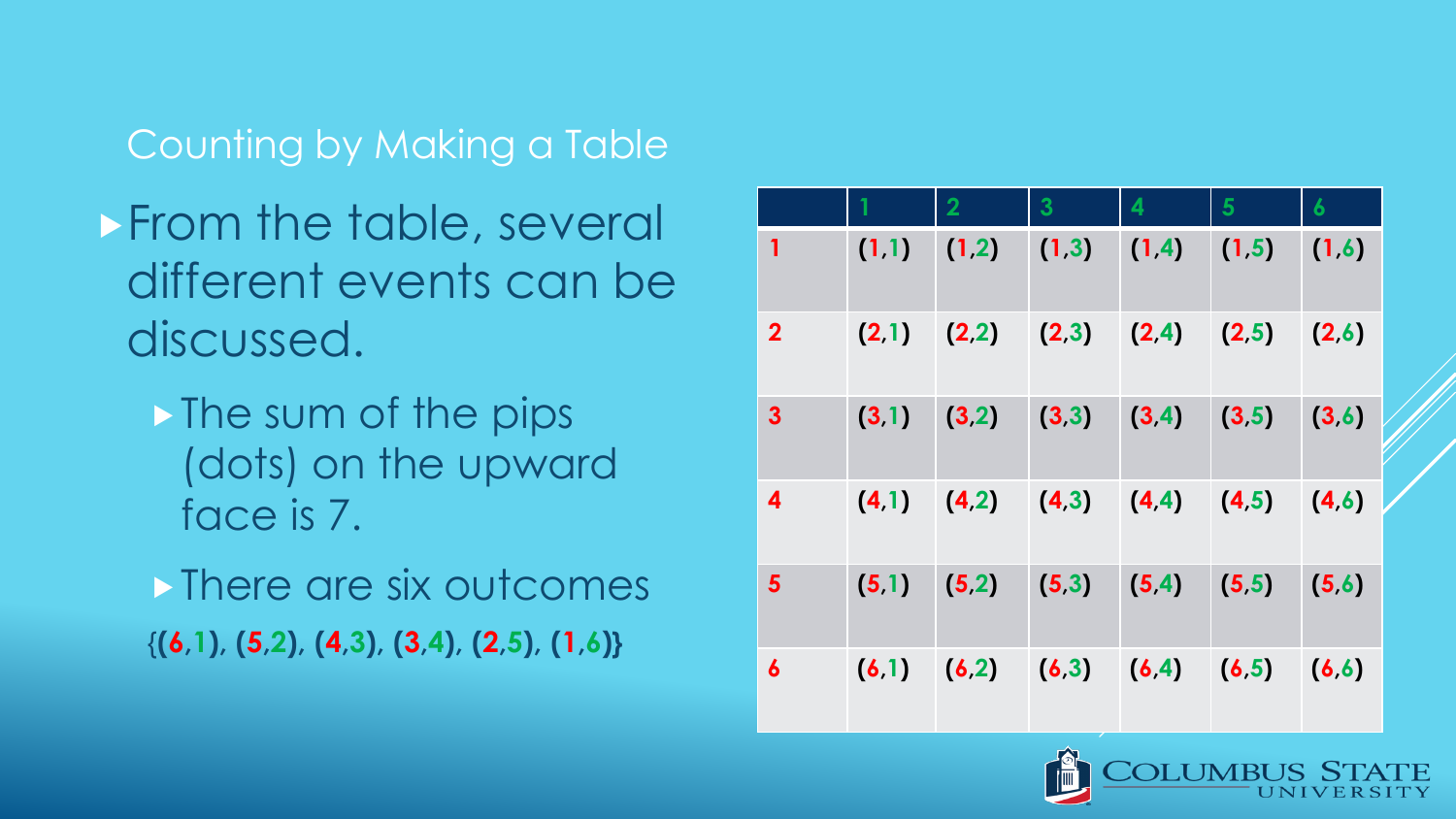#### Counting by Making a Table

- **From the table, several** different events can be discussed.
	- The sum of the pips (dots) on the upward face is 11.
	- **There are two outcomes** {**(6,5), (5,6)}**

|                         |       | $\overline{2}$ | 3     | 4      | 5      | $\boldsymbol{6}$ |
|-------------------------|-------|----------------|-------|--------|--------|------------------|
| 1                       | (1,1) | (1,2)          | (1,3) | (1,4)  | (1, 5) | (1,6)            |
| $\overline{\mathbf{2}}$ | (2,1) | (2,2)          | (2,3) | (2, 4) | (2,5)  | (2,6)            |
| $\mathbf{3}$            | (3,1) | (3,2)          | (3,3) | (3, 4) | (3, 5) | (3,6)            |
| 4                       | (4.1) | (4,2)          | (4,3) | (4, 4) | (4, 5) | (4, 6)           |
| $\overline{\mathbf{5}}$ | (5,1) | (5,2)          | (5,3) | (5, 4) | (5, 5) | (5,6)            |
| 6                       | (6,1) | (6,2)          | (6,3) | (6, 4) | (6, 5) | (6, 6)           |

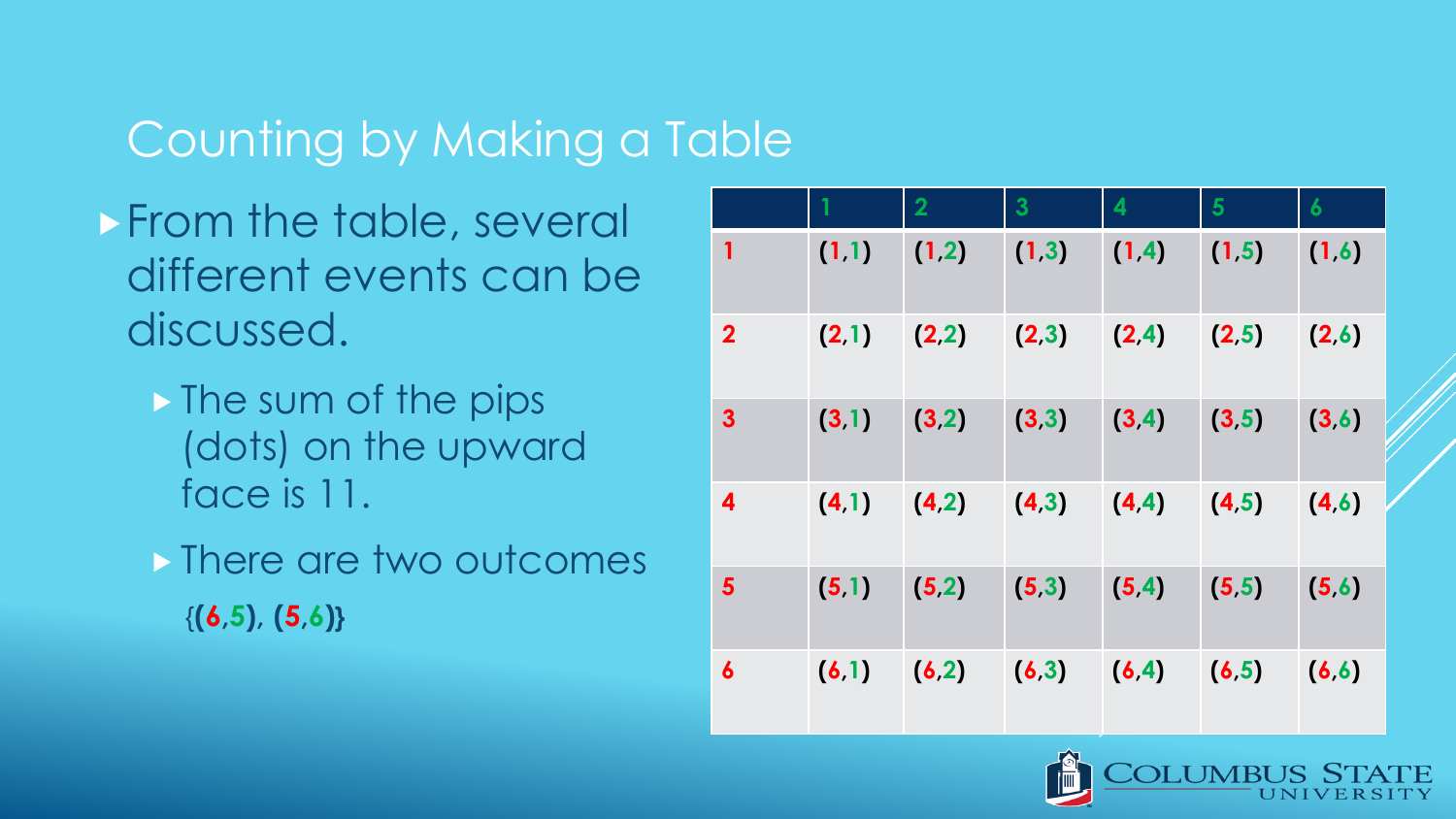#### Counting by Making a Table

- **From the table, several** different events can be discussed.
	- The number of pips on the upward faces are equal.
	- **There are six outcomes** {**(1,1), (2,2), (3,3), (4,4), (5,5), (6,6)}**

|                         | $\overline{2}$                          | 3 | 4 | 5 | 6     |
|-------------------------|-----------------------------------------|---|---|---|-------|
| 1                       | $(1,1)$ $(1,2)$ $(1,3)$ $(1,4)$ $(1,5)$ |   |   |   | (1,6) |
| $\overline{\mathbf{2}}$ | $(2,1)$ $(2,2)$ $(2,3)$ $(2,4)$ $(2,5)$ |   |   |   | (2,6) |
| 3                       | $(3,1)$ $(3,2)$ $(3,3)$ $(3,4)$ $(3,5)$ |   |   |   | (3,6) |
| 4                       | $(4,1)$ $(4,2)$ $(4,3)$ $(4,4)$ $(4,5)$ |   |   |   | (4,6) |
| 5                       | $(5,1)$ $(5,2)$ $(5,3)$ $(5,4)$ $(5,5)$ |   |   |   | (5,6) |
| 6                       | $(6,1)$ $(6,2)$ $(6,3)$ $(6,4)$ $(6,5)$ |   |   |   | (6,6) |

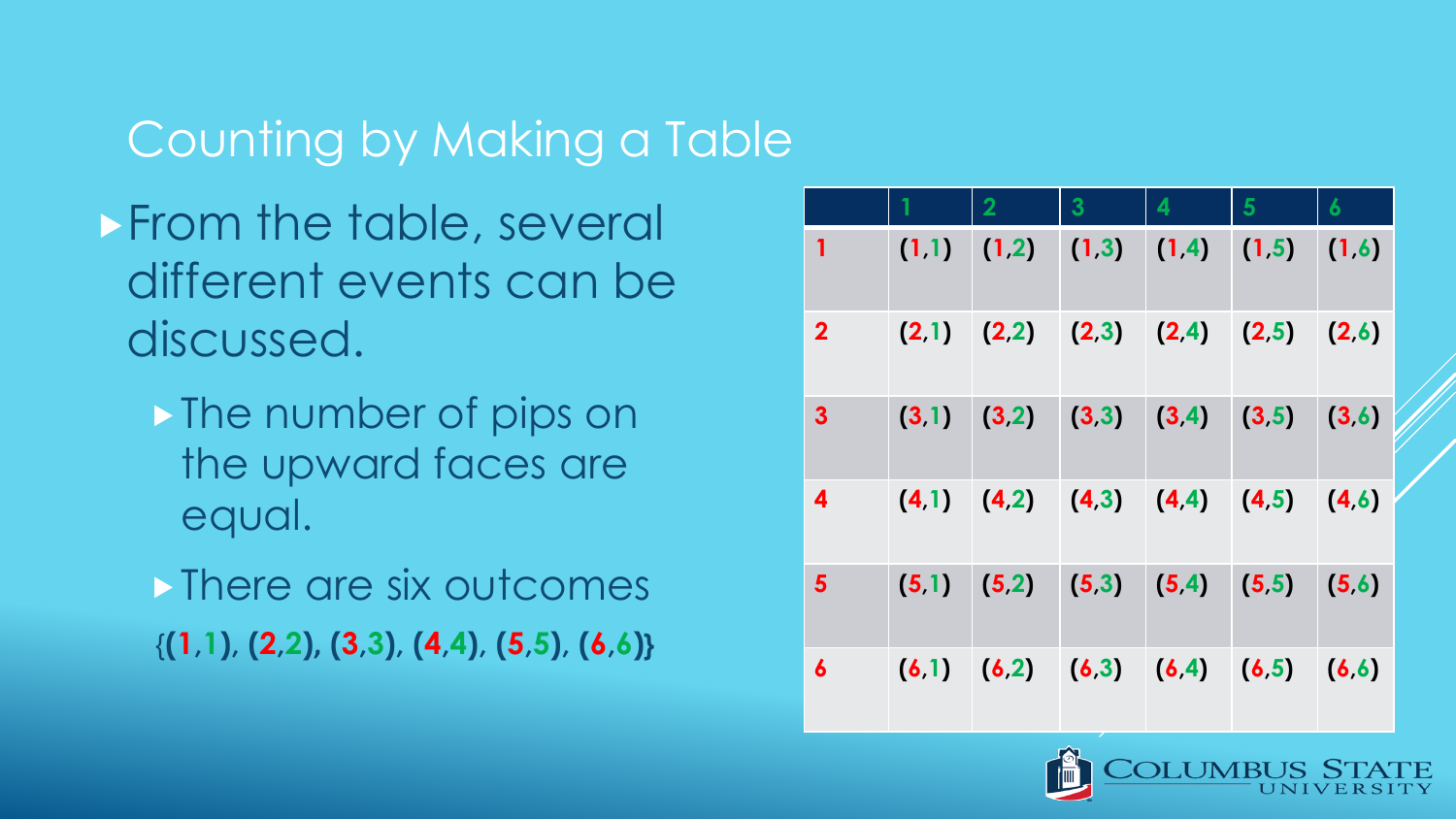Two-digit numbers are formed from the digits 1, 3, and 6. Find the sample space and determine the number of elements in the sample space.

• Use a table to list all the different two-digit numbers that can be formed by using the digits 1, 3, and 6.

|                  |    | 3  | 6  |
|------------------|----|----|----|
|                  | 11 | 13 | 16 |
| $\boldsymbol{3}$ | 31 | 33 | 36 |
|                  | 61 | 63 | 66 |